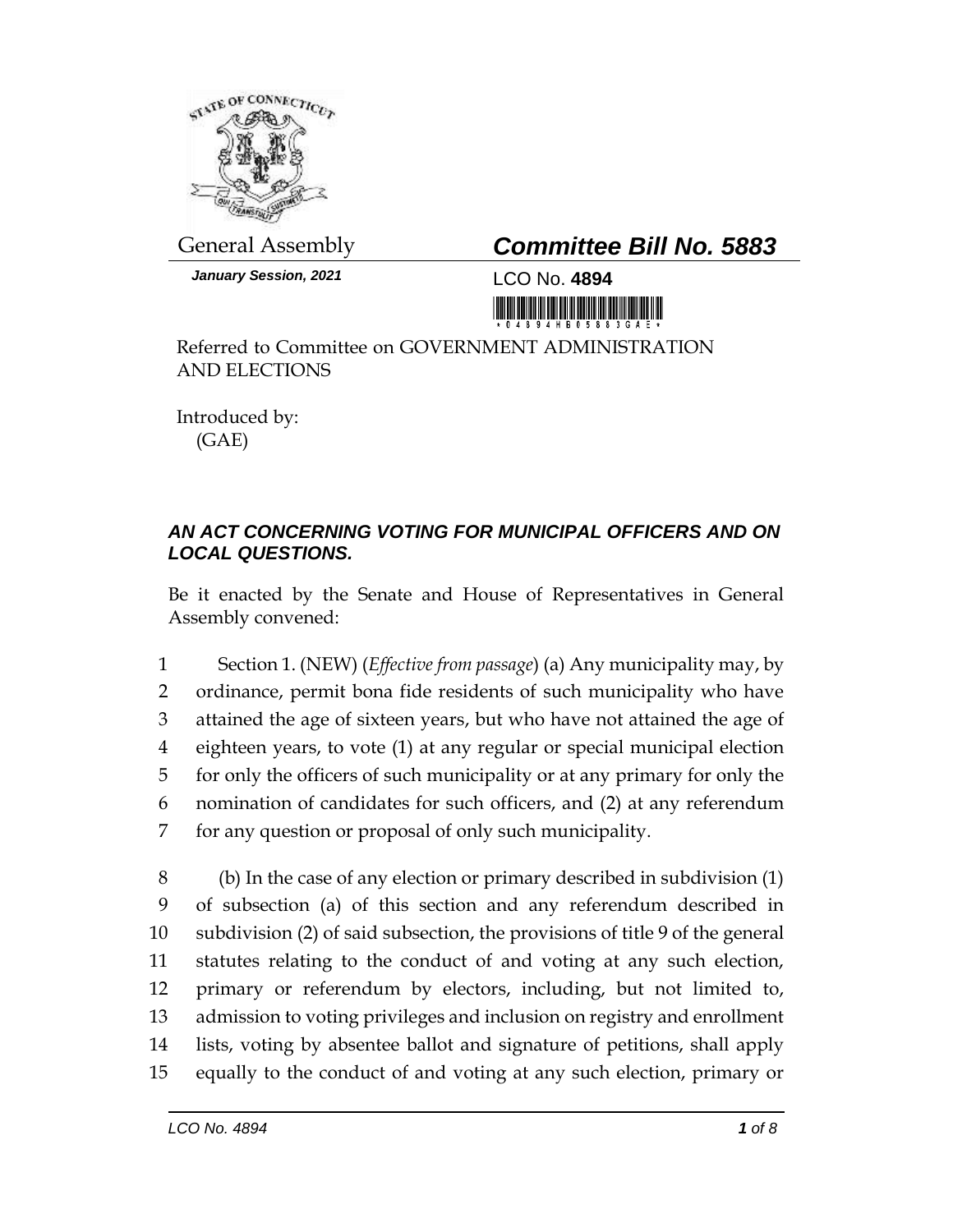referendum by minor municipal voters, as described in said subsection and defined in section 9-1 of the general statutes, as amended by this act.

 (c) The registrars of voters of any municipality described in subsection (a) of this section shall ensure that, in the case of any election or primary described in subdivision (1) of said subsection and any referendum described in subdivision (2) of said subsection, the ballot used by minor municipal voters at any such election, primary or referendum only permits voting in accordance with said subsection.

 Sec. 2. Section 9-1 of the general statutes is repealed and the following is substituted in lieu thereof (*Effective from passage*):

 Except as otherwise provided, the following terms, as used in this title and sections 3-124, 7-5, 7-6, 7-7, 7-17, 7-20, 7-39, 7-157, 7-214, 7-275, 7-295, 7-343, 7-407, 8-1, 8-5, 8-19, 10-219, 11-36, 13a-11, 30-10, 30-11, 45a-18, 45a-19 and 51-95 have the following meanings:

 (a) "Ballot" means paper or other material containing the names of the candidates or a statement of a proposed constitutional amendment or other question or proposition to be voted on;

 (b) "Board for admission of electors" means the board as composed under subsection (a) of section 9-15a;

 (c) "Clerical error" means any error in the registry list or enrollment list due to a mistake or an omission on the part of the printer or a mistake or omission made by the registrars or their assistants;

 (d) "Election" means any **[**electors'**]** meeting at which the electors and, 40 when permitted by ordinance adopted pursuant to section 1 of this act, 41 minor municipal voters choose public officials by use of voting tabulators or by paper ballots as provided in section 9-272;

 (e) "Elector" means any person possessing the qualifications prescribed by the Constitution and duly admitted to, and entitled to exercise, the privileges of an elector in a town;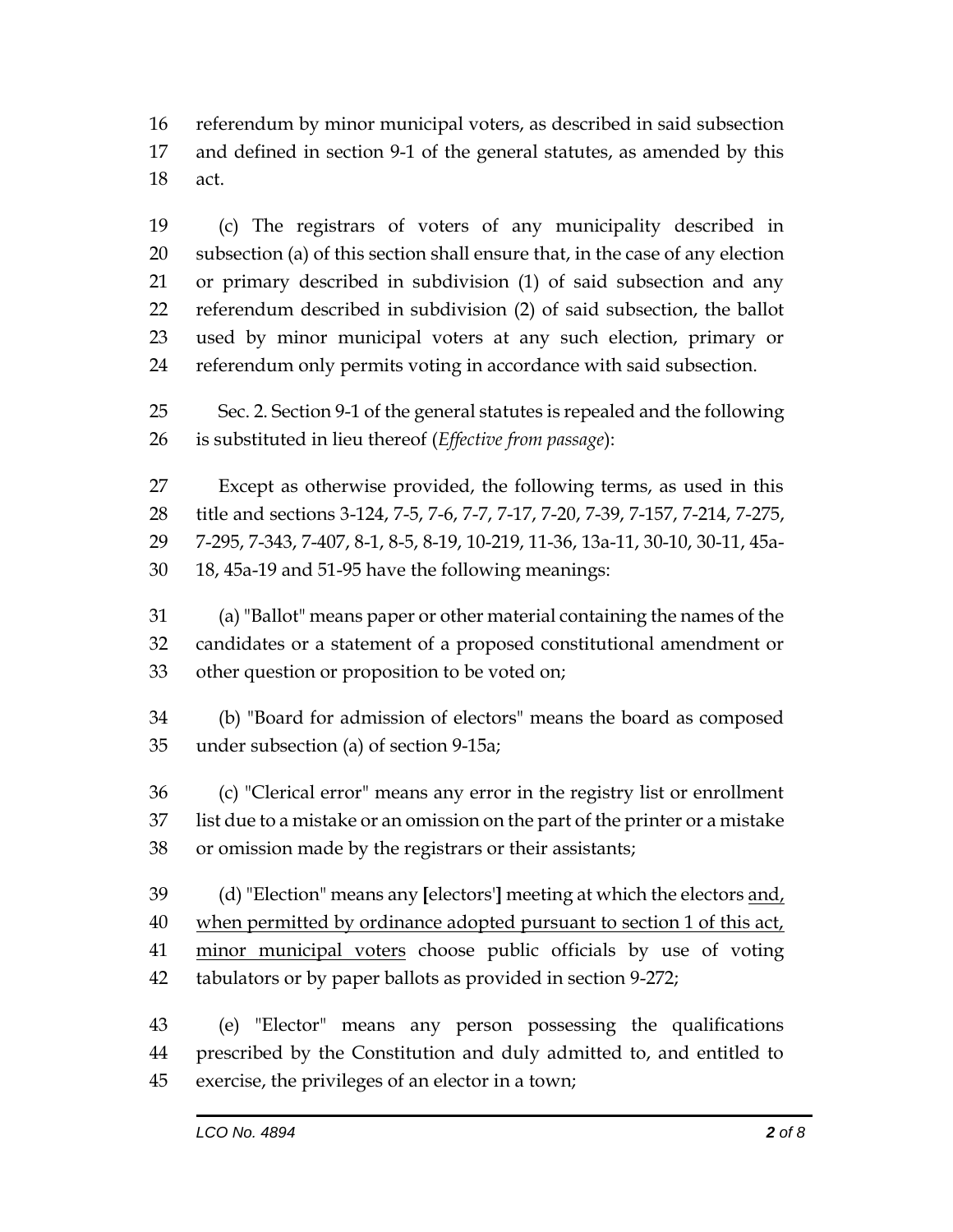(f) Repealed by P.A. 77-298, S. 14;

(g) "Municipal clerk" means the clerk of a municipality;

 (h) "Municipal election" means the regularly recurring election held in a municipality at which the electors and, when permitted by ordinance adopted pursuant to section 1 of this act, minor municipal voters of the municipality choose public officials of such municipality;

(i) "Municipality" means any city, borough or town within the state;

 (j) "Official ballot" means the official ballot to be used at an election, or the official ballot to be used thereat in accordance with the provisions of section 9-272;

 (k) "Population" means the population according to the last-completed United States census;

 (l) "Presidential electors" means persons elected to cast their ballots for President and Vice President of the United States;

 (m) "Print" means methods of duplication of words by mechanical process, but shall not include typewriting;

 (n) "Referendum" means (1) a question or proposal which is submitted to a vote of the electors, **[**or**]** voters or, when permitted by ordinance adopted pursuant to section 1 of this act, minor municipal voters of a municipality at any regular or special state or municipal election, as defined in this section, (2) a question or proposal which is submitted to a vote of the electors, **[**or**]** voters or, when permitted by ordinance adopted pursuant to section 1 of this act, minor municipal voters, as the case may be, of a municipality at a meeting of such electors, **[**or**]** voters or minor municipal voters, which meeting is not an election, as defined in subsection (d) of this section, and is not a town meeting, or (3) a question or proposal which is submitted to a vote of the electors, **[**or**]** voters or, when permitted by ordinance adopted 74 pursuant to section 1 of this act, minor municipal voters, as the case may be, of a municipality at a meeting of such electors, **[**or**]** voters or minor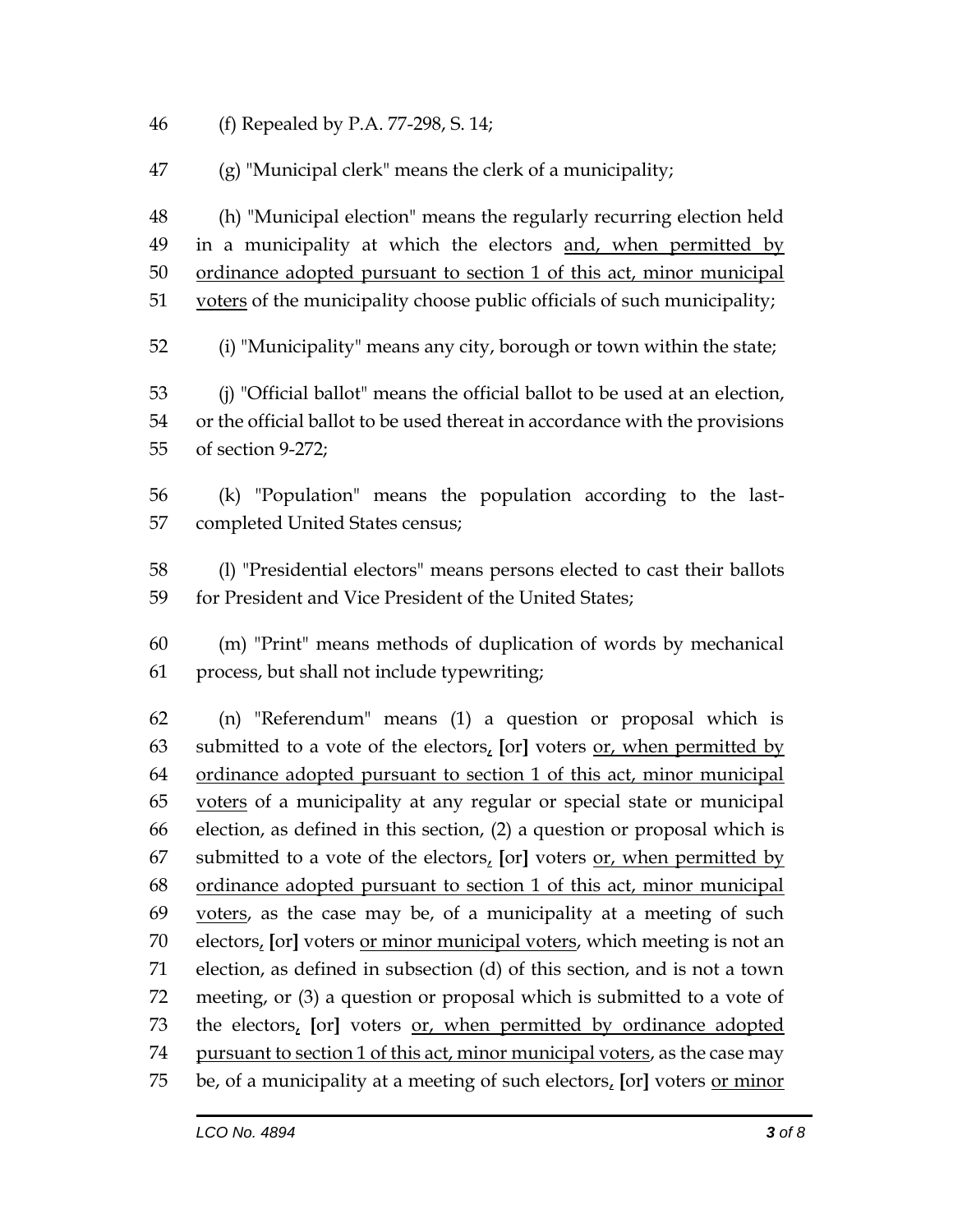municipal voters pursuant to section 7-7 or pursuant to charter or special act;

(o) "Regular election" means any state or municipal election;

(p) "Registrars" means the registrars of voters of the municipality;

 (q) "Registry list" means the list of electors of any municipality certified by the registrars;

(r) "Special election" means any election not a regular election;

 (s) "State election" means the election held in the state on the first Tuesday after the first Monday in November in the even-numbered years in accordance with the provisions of the Constitution of Connecticut;

 (t) "State officers" means the Governor, Lieutenant Governor, Secretary of the State, Treasurer, Comptroller and Attorney General;

 (u) "Voter" means a person qualified to vote at town and district meetings under the provisions of section 7-6 and includes, when permitted by ordinance adopted pursuant to section 1 of this act, a minor municipal voter;

 (v) "Voting district" means any municipality, or any political subdivision thereof, having not more than one polling place in a regular election;

 (w) "Voting tabulator" means a machine, including, but not limited to, a device which operates by electronic means, for the registering and recording of votes cast at elections, primaries and referenda;

 (x) "Write-in ballot" means a vote cast for any person whose name does not appear on the official ballot as a candidate for the office for which the person's name is written in;

 (y) "The last session for admission of electors prior to an election" 103 means the day which is the seventh day prior to an election; and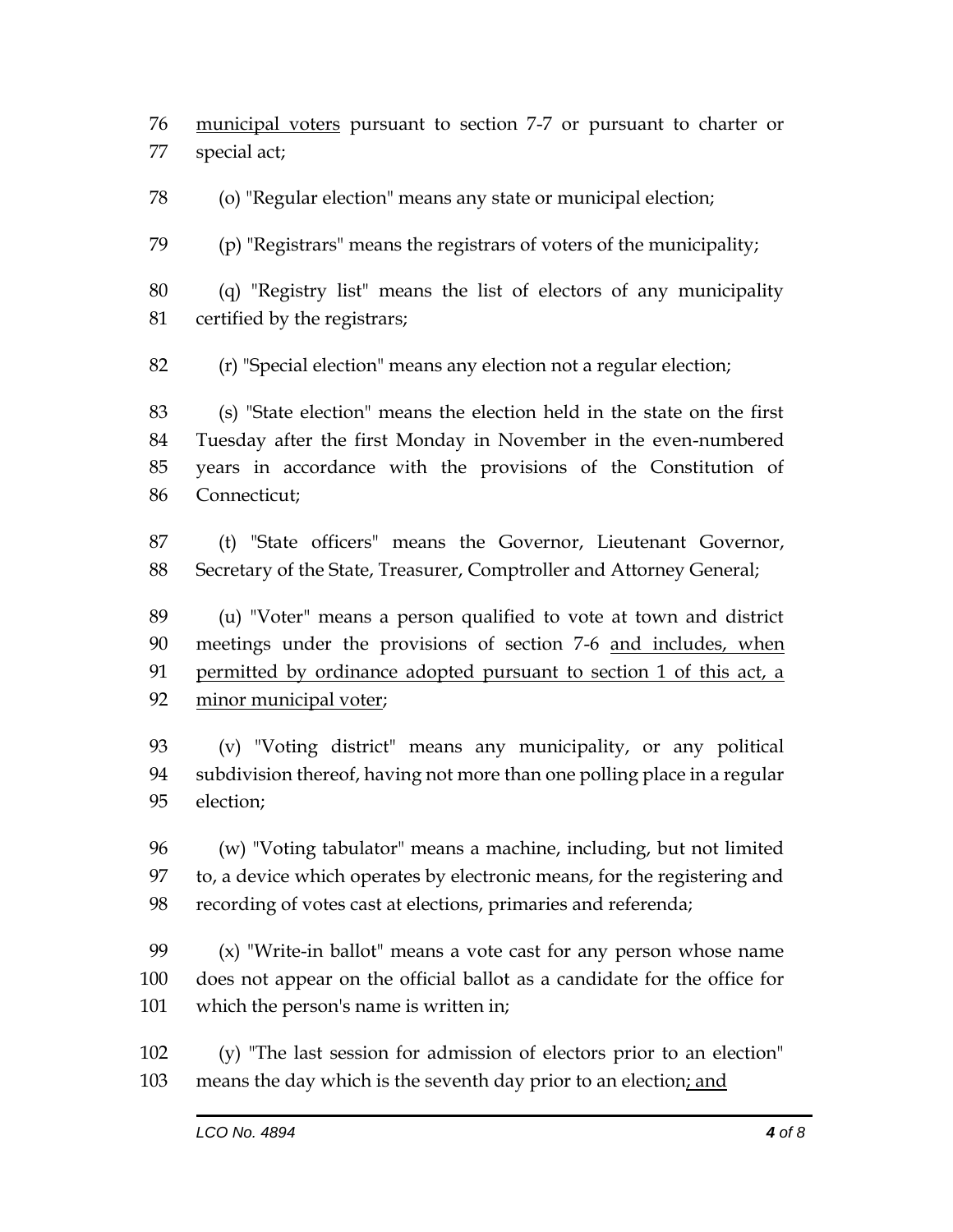(z) "Minor municipal voter" means any person qualified, under the provisions of section 1 of this act, to vote (1) at any regular or special municipal election for only the officers of such municipality or at any primary for only the nomination of candidates for such officers, and (2) at any referendum for any question or proposal of only such municipality.

 Sec. 3. Section 9-372 of the general statutes is repealed and the following is substituted in lieu thereof (*Effective from passage*):

 The following terms, as used in this chapter, chapter 157 and sections 9-51 to 9-67, inclusive, 9-169e, 9-217, 9-236 and 9-361, shall have the following meanings:

 (1) "Caucus" means any meeting, at a designated hour and place, or at designated hours and places, of the enrolled members of a political party within a municipality or political subdivision thereof for the purpose of selecting party-endorsed candidates for a primary to be held by such party or for the purpose of transacting other business of such party;

 (2) "Convention" means a meeting of delegates of a political party held for the purpose of designating the candidate or candidates to be endorsed by such party in a primary of such party for state or district office or for the purpose of transacting other business of such party;

 (3) "District" means any geographic portion of the state which crosses the boundary or boundaries between two or more towns;

 (4) "District office" means an elective office for which only the electors in a district, as defined in subdivision (3) of this section, may vote;

 (5) "Major party" means (A) a political party or organization whose candidate for Governor at the last-preceding election for Governor received, under the designation of that political party or organization, at least twenty per cent of the whole number of votes cast for all candidates for Governor, or (B) a political party having, at the last-preceding election for Governor, a number of enrolled members on the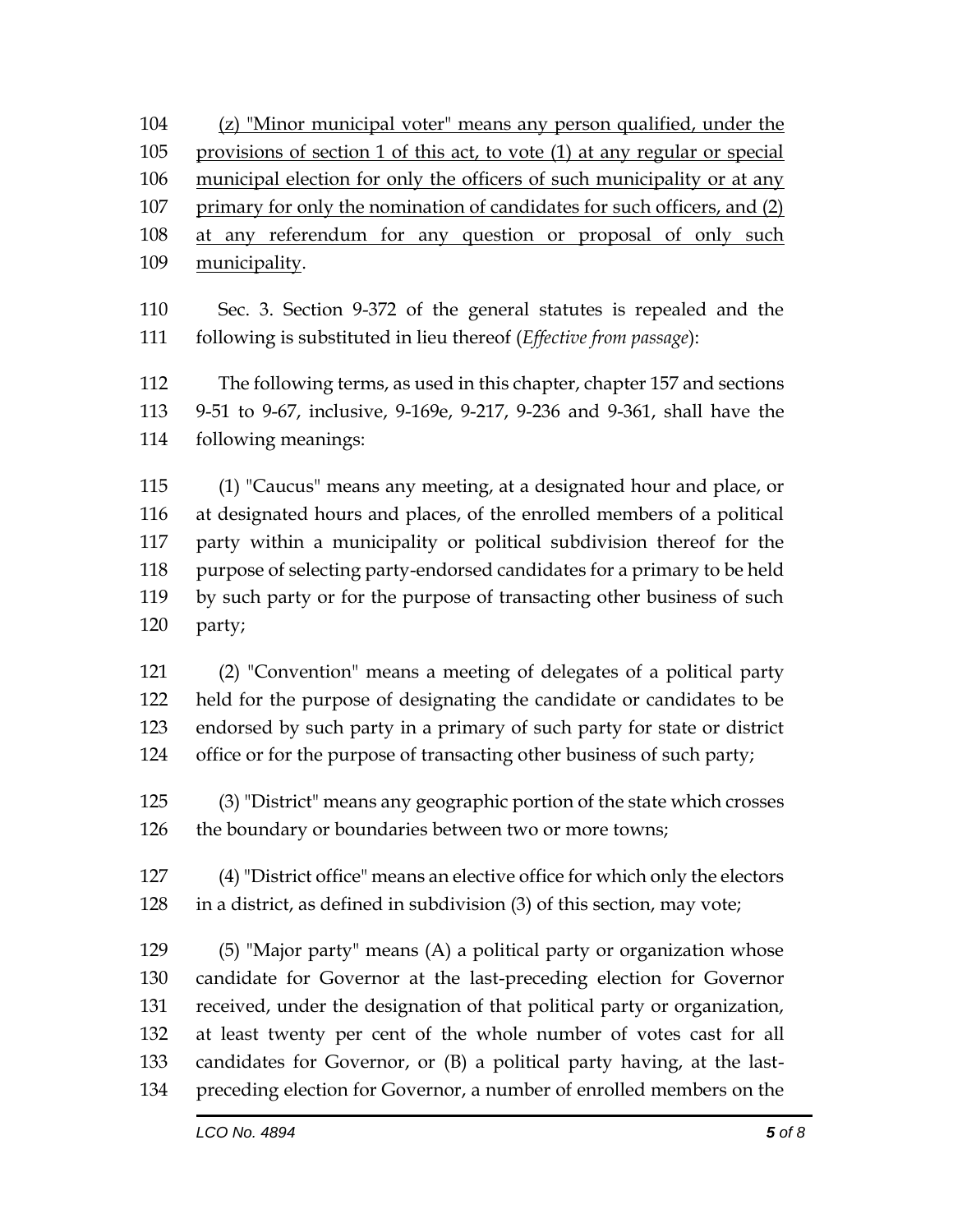active registry list equal to at least twenty per cent of the total number of enrolled members of all political parties on the active registry list in the state;

 (6) "Minor party" means a political party or organization which is not a major party and whose candidate for the office in question received at the last-preceding regular election for such office, under the designation of that political party or organization, at least one per cent of the whole number of votes cast for all candidates for such office at such election;

 (7) "Municipal office" means an elective office for which only the electors and, when permitted by ordinance adopted pursuant to section 1 of this act, minor municipal voters, as defined in section 9-1, as amended by this act, of a single town, city, borough, or political subdivision, as defined in subdivision (10) of this section, may vote, including the office of justice of the peace;

 (8) "Party designation committee" means an organization, composed of at least twenty-five members who are electors, which has, on or after November 4, 1981, reserved a party designation with the Secretary of the State pursuant to the provisions of this chapter;

 (9) "Party-endorsed candidate" means (A) in the case of a candidate for state or district office, a person endorsed by the convention of a political party as a candidate in a primary to be held by such party, and (B) in the case of a candidate for municipal office or for member of a town committee, a person endorsed by the town committee, caucus or convention, as the case may be, of a political party as a candidate in a primary to be held by such party;

 (10) "Political subdivision" means any voting district or combination of voting districts constituting a part of a municipality;

162 (11) "Primary" means a meeting of  $(A)$  the enrolled members of a political party and, when applicable under section 9-431, unaffiliated electors, held during consecutive hours at which such members or electors may, without assembling at the same hour, vote by secret ballot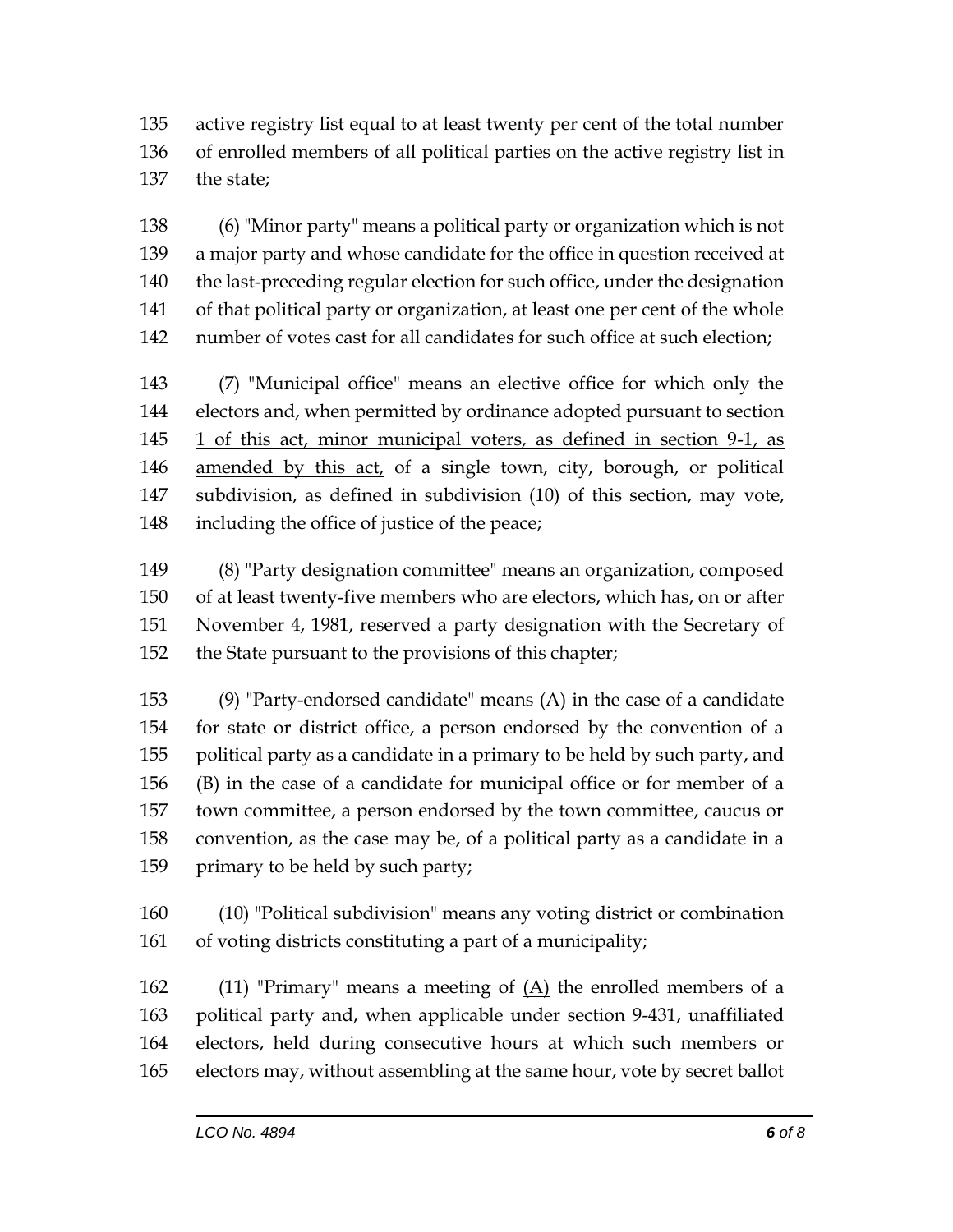166 for candidates for nomination to office or for town committee members, and (B) when permitted by ordinance adopted pursuant to section 1 of 168 this act, minor municipal voters held during consecutive hours at which such minor municipal voters may, without assembling at the same hour, vote by secret ballot for candidates for nomination to municipal office

or for town committee members;

 (12) "Registrar" means the registrar of voters in a municipality who is enrolled with the political party holding a primary and, in each municipality where there are different registrars for different voting districts, means the registrar so enrolled in the voting district in which, at the last-preceding regular election, the presiding officer for the purpose of declaring the result of the vote of the whole municipality was moderator;

 (13) "Slate" means a group of candidates for nomination by a political 180 party to the office of justice of the peace of a town, which group numbers at least a bare majority of the number of justices of the peace to be nominated by such party for such town;

 (14) "State office" means any office for which all the electors of the state may vote and includes the office of Governor, Lieutenant Governor, Secretary, Treasurer, Comptroller, Attorney General and senator in Congress, but does not include the office of elector of President and Vice-President of the United States;

 (15) "Votes cast for the same office at the last-preceding election" or "votes cast for all candidates for such office at the last-preceding election" means, in the case of multiple openings for the same office, the total number of electors and, when permitted by ordinance adopted pursuant to section 1 of this act, minor municipal voters checked as having voted at the last-preceding election at which such office appeared on the ballot.

> This act shall take effect as follows and shall amend the following sections: